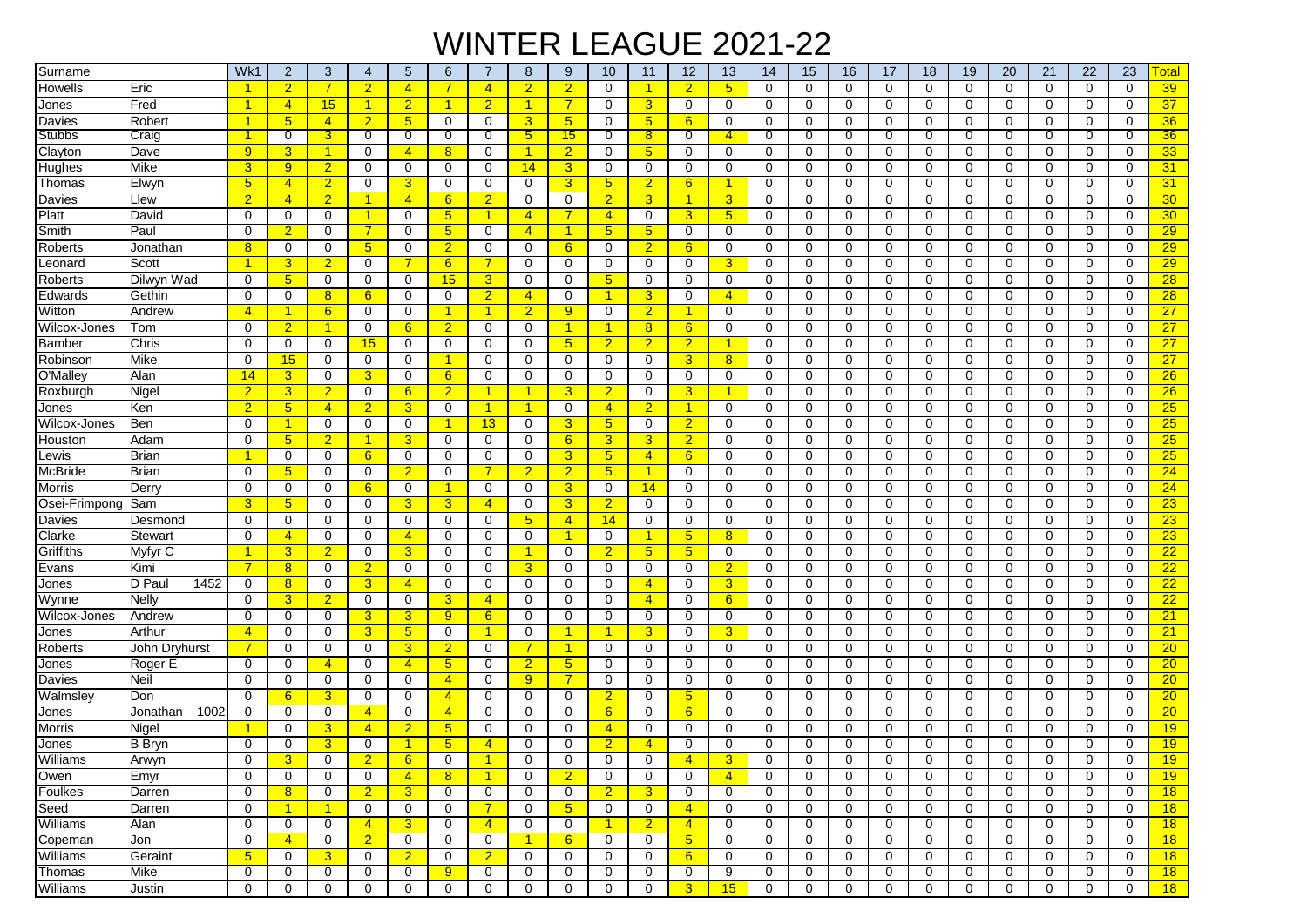| Phillips      | Tegid               | $\Omega$       | $\mathbf 0$          | $\mathbf 0$    | $\Omega$             | 13                   | $\Omega$         | $\overline{4}$   | $\mathbf 0$    | $\mathbf 0$    | $\mathbf 0$          | $\Omega$             | $\mathbf 0$          | $\mathbf 0$     | $\Omega$    | $\mathbf 0$ | $\mathbf 0$ | $\Omega$     | $\mathbf 0$ | $\Omega$    | $\mathbf 0$ | 0           | $\Omega$    | 0           | 17              |
|---------------|---------------------|----------------|----------------------|----------------|----------------------|----------------------|------------------|------------------|----------------|----------------|----------------------|----------------------|----------------------|-----------------|-------------|-------------|-------------|--------------|-------------|-------------|-------------|-------------|-------------|-------------|-----------------|
| Jones         | David Wyn 1839      | 0              | $\Omega$             | $\mathbf 0$    | $\Omega$             | $\mathbf 0$          | $\overline{4}$   | $\Omega$         | 0              | $\overline{4}$ | $\overline{3}$       | 0                    | $\overline{4}$       | $\overline{2}$  | $\Omega$    | $\mathbf 0$ | $\Omega$    | $\Omega$     | $\Omega$    | $\Omega$    | $\mathbf 0$ | $\Omega$    | $\Omega$    | $\Omega$    | 17              |
| Roberts       | Jac                 | 0              | 0                    | $\overline{2}$ | 0                    | 0                    | 0                | $\overline{4}$   | 3              | 0              | $\overline{4}$       | 0                    | 0                    | $\overline{4}$  | 0           | 0           | 0           | 0            | 0           | 0           | 0           | 0           | 0           | 0           | 17              |
| Shaw          | Marc                | 0              | $\mathbf 0$          | 3              | $\overline{2}$       | 5 <sub>5</sub>       | $6 \overline{6}$ | 0                | 0              | 0              | 0                    | 0                    | 0                    | 0               | 0           | 0           | 0           | 0            | 0           | 0           | 0           | 0           | 0           | 0           | 16              |
|               | <b>Bob</b>          |                | $\overline{3}$       | $\overline{4}$ | -1                   | $\mathbf 0$          | 0                | $\overline{4}$   | 0              | 0              | $\mathbf 0$          | 0                    | 3                    | $\mathbf 0$     | 0           | 0           | 0           | 0            | 0           | 0           | $\mathbf 0$ | 0           | 0           | 0           | 16              |
| Jones         | Bryn                | 0              | $\overline{1}$       | 0              | 7                    | 0                    | 0                | $\mathbf 0$      |                | $\mathbf 0$    | 3 <sup>5</sup>       |                      | $\mathbf 0$          | $\overline{2}$  | 0           | 0           |             | 0            |             |             | $\mathbf 0$ | 0           | 0           | $\mathbf 0$ |                 |
| Owen          |                     |                |                      |                |                      |                      |                  |                  | 0              |                |                      | 3                    |                      |                 |             |             | 0           |              | 0           | 0           |             |             |             |             | 16              |
| Jones         | 182<br>Gwynn        | 0              | $\overline{3}$       | 0              | 0                    | 1                    | 6                | $\mathbf 0$      |                | $\overline{4}$ | 0                    | 0                    | 0                    | 0               | 0           | 0           | 0           | 0            | 0           | 0           | 0           | 0           | $\mathbf 0$ | 0           | 15              |
| Jones         | Elfed               | 0              | 0                    | 0              | 0                    | 0                    | $\overline{2}$   | 0                | 3 <sup>5</sup> | 9              | $\blacktriangleleft$ | 0                    | 0                    | 0               | 0           | 0           | 0           | 0            | 0           | $\mathbf 0$ | 0           | 0           | 0           | 0           | 15              |
| Jones         | 2347<br>Jake        |                | 0                    | 0              | 0                    | 0                    | 0                | 0                | 5 <sub>5</sub> | 0              | $\overline{4}$       | 5                    | 0                    | 0               | $\Omega$    | 0           | 0           | $\Omega$     | 0           | $\mathbf 0$ | 0           | 0           | $\Omega$    | 0           | 15              |
| Mazurek       | Paul                | 0              | $\mathbf 0$          | 0              | 0                    | 0                    | 0                | 0                | 0              | 0              | 0                    | 0                    | 15                   | 0               | 0           | 0           | 0           | 0            | 0           | $\mathbf 0$ | 0           | 0           | 0           | 0           | 15              |
| Roberts       | Alun                | 0              | 0                    | 0              | 0                    | 0                    | 0                | 0                | 0              | 0              | 0                    | $\overline{4}$       | 10                   | 1               | 0           | 0           | 0           | 0            | 0           | 0           | 0           | 0           | 0           | $\Omega$    | 15              |
| _ewis         | Sam                 | 0              | 0                    | 10             | $\overline{4}$       | $\mathbf 0$          | 0                | 0                | $\mathbf 0$    | $\mathbf 0$    | $\mathbf 0$          | 0                    | 0                    | $\mathbf 0$     | 0           | $\mathbf 0$ | 0           | 0            | $\mathbf 0$ | $\mathbf 0$ | $\mathbf 0$ | 0           | 0           | 0           | 14              |
| Parry         | Huw                 | 0              | $\overline{4}$       | 0              | 3                    | $\blacktriangleleft$ | 5                | $\Omega$         | 1              | $\mathbf 0$    | $\mathbf 0$          | 0                    | 0                    | $\mathbf 0$     | 0           | $\mathbf 0$ | 0           | 0            | 0           | $\mathbf 0$ | $\mathbf 0$ | $\mathbf 0$ | $\Omega$    | $\Omega$    | 14              |
| Jones         | David A             | 9              | $\overline{2}$       | 0              | $\blacktriangleleft$ | 0                    | 0                | 0                | 0              | $\mathbf 0$    | 0                    | $\overline{2}$       | 0                    | 0               | 0           | 0           | 0           | 0            | 0           | $\mathbf 0$ | $\mathbf 0$ | 0           | 0           | 0           | 14              |
| Davies        | Tony                | 0              | $\overline{1}$       | $\mathbf 1$    | $\mathbf 0$          | $\overline{7}$       | 0                | 0                | 0              | $\mathbf 0$    | 0                    | $5\phantom{.0}$      | 0                    | 0               | 0           | 0           | $\Omega$    | 0            | 0           | 0           | $\mathbf 0$ | 0           | 0           | 0           | 14              |
| Williams      | Robert Alun         | $\overline{4}$ | $\mathbf 0$          | $\overline{1}$ | 0                    | 0                    | 7                | $\mathbf 0$      | 0              | 0              | 0                    | 0                    | $\overline{2}$       | 0               | 0           | 0           | 0           | 0            | 0           | $\mathbf 0$ | $\mathbf 0$ | 0           | 0           | 0           | 14              |
| O'Loughlin    | Gareth              | 0              | $\mathbf 0$          | $\overline{2}$ | 0                    | 0                    | $\overline{2}$   | 1                | 3              | 3              | 0                    | 0                    | 3                    | 0               | 0           | 0           | 0           | $\Omega$     | 0           | $\mathbf 0$ | 0           | 0           | 0           | 0           | 14              |
| Shaw          | Kieran              | 9              | 0                    | $\overline{0}$ | $\Omega$             | $\overline{4}$       | $\Omega$         | 0                | 0              | 0              | 0                    | 0                    | 0                    | 0               | 0           | 0           | 0           | 0            | 0           | $\mathbf 0$ | 0           | 0           | 0           | $\Omega$    | 13              |
| Jones         | Wyn                 | 0              | 0                    | $\overline{2}$ | 8                    | $\mathbf 0$          | 0                | 3                | $\mathbf 0$    | 0              | $\mathbf 0$          | 0                    | 0                    | 0               | 0           | 0           | 0           | 0            | $\mathbf 0$ | $\mathbf 0$ | 0           | 0           | 0           | 0           | 13              |
| Jones         | <b>Eifion Lloyd</b> | 0              | 3                    | 5 <sup>5</sup> | 3                    | $\mathbf 0$          | $\Omega$         | $\Omega$         | 0              | $\overline{2}$ | $\mathbf 0$          | $\Omega$             | 0                    | 0               | 0           | 0           | 0           | $\Omega$     | 0           | 0           | 0           | 0           | $\Omega$    | $\Omega$    | 13              |
| O'Loughlin    | Andy                |                | $\mathbf 0$          | 5 <sup>5</sup> | 0                    | $\mathbf 0$          | 0                | 0                | 0              | 0              | 0                    | 0                    | $\blacktriangleleft$ | 0               | 0           | 0           | 0           | 0            | 0           | 0           | 0           | 0           | 0           | 0           | 13              |
| Owen          | Gary                | 0              | 8 <sup>°</sup>       | 0              | -1                   | 0                    | 0                | 0                | $\overline{2}$ | 0              | 0                    | 0                    | $\overline{2}$       | 0               | 0           | 0           | 0           | 0            | 0           | 0           | 0           | 0           | 0           | 0           | 13              |
| Jones         | Deiniol             | 0              | 0                    | $\mathbf 0$    | 0                    | 0                    | 0                | 6                | $\mathbf 0$    | 0              | 0                    | $\overline{4}$       | 3                    | 0               | 0           | 0           | 0           | 0            | 0           | $\mathbf 0$ | $\mathbf 0$ | 0           | 0           | 0           | 13              |
| Jones         | Steve M             | 3              | 0                    | 0              | $\mathbf 0$          | -1                   | 0                | 0                | 0              | 3              | $\mathbf 0$          | 1                    | $\overline{4}$       |                 | 0           | 0           | 0           | 0            | 0           | $\mathbf 0$ | $\mathbf 0$ | $\mathbf 0$ | 0           | 0           | 13              |
| Jones         | Ross                | $\Omega$       | 9                    | 3              | 0                    | 0                    | $\overline{0}$   | 0                | 0              | 0              | 0                    | 0                    | 0                    | 0               | 0           | 0           | 0           | 0            | 0           | 0           | 0           | 0           | 0           | 0           | 12              |
| Snelson       | Richard             | 0              | 5 <sub>5</sub>       | $\overline{2}$ | 0                    | 5 <sub>5</sub>       | 0                | 0                | 0              | 0              | 0                    | 0                    | 0                    | 0               | 0           | 0           | 0           | $\Omega$     | 0           | 0           | 0           | 0           | $\Omega$    | 0           | 12              |
| Jones         | Frazer              | $\Omega$       | $\overline{3}$       | $\mathbf 0$    | $\overline{2}$       | $\overline{4}$       | $\Omega$         | $\Omega$         | 0              | 0              | $\blacktriangleleft$ | $\overline{2}$       | 0                    | 0               | 0           | $\mathbf 0$ | 0           | $\Omega$     | 0           | 0           | 0           | 0           | $\Omega$    | $\Omega$    | 12              |
| Jones         | Peter H             | $\Omega$       | 8                    | 0              | 0                    | $\mathbf 0$          | 0                | 0                | 0              | 0              | 0                    | $\overline{4}$       | 0                    | 0               | 0           | 0           | 0           | 0            | 0           | 0           | 0           | 0           | 0           | 0           | 12              |
| Jones         | Iwan                | 5              | 0                    | 0              | 0                    | 3                    | $\Omega$         | 0                | 0              | 0              | 0                    | 4                    | 0                    | 0               | 0           | 0           | 0           | 0            | 0           | 0           | 0           | 0           | $\Omega$    | $\Omega$    | 12              |
| Shakes        | Nathan              | 0              | $\mathbf 0$          | $\mathbf 0$    | -1                   | $\mathbf 0$          | 0                | $\overline{4}$   | 0              | 0              | $\overline{4}$       | 0                    | 0                    | 3 <sup>2</sup>  | 0           | $\mathbf 0$ | 0           | 0            | $\mathbf 0$ | $\mathbf 0$ | $\mathbf 0$ | $\mathbf 0$ | 0           | 0           | 12              |
| Smith         | Adam                | 0              | $\mathbf 0$          | $\overline{4}$ | 3                    | $\mathbf 0$          | 0                | 0                | $\mathbf 0$    | $\mathbf 0$    | $\mathbf 0$          | $\mathbf 0$          | $\mathbf 0$          | 5 <sup>5</sup>  | 0           | $\mathbf 0$ | 0           | $\mathbf 0$  | $\mathbf 0$ | $\mathbf 0$ | $\mathbf 0$ | $\mathbf 0$ | 0           | $\mathbf 0$ | 12              |
| Owen          | Shay                | 0              | 0                    | 0              | 0                    | 3 <sup>5</sup>       | 0                | 0                | 8              | 0              | 0                    | 0                    | 0                    | 0               | 0           | 0           | 0           | 0            | 0           | 0           | 0           | 0           | $\mathbf 0$ | 0           | 11              |
| Craddock      | <b>Steve</b>        | $\mathbf 0$    | 0                    | 0              | 3                    | 0                    | 0                | 6                | 0              | и              | 0                    | 1                    | 0                    | 0               | 0           | 0           | 0           | 0            | 0           | 0           | $\mathbf 0$ | 0           | 0           | 0           | 11              |
| Jones         | 1680<br>Gareth      | 0              | 0                    | 3              | 0                    | $\mathbf 0$          | $\Omega$         | $\Omega$         | 0              | 0              | $\mathbf 0$          | $5\phantom{.0}$      | 3                    | 0               | $\Omega$    | $\mathbf 0$ | 0           | $\Omega$     | $\mathbf 0$ | 0           | 0           | 0           | $\Omega$    | $\Omega$    | 11              |
| Roberts       | David G             | 0              | 0                    | 3              | 0                    | 0                    | 0                | 3                | 0              | 0              | 0                    | $\overline{2}$       | 0                    | 3               | 0           | 0           | 0           | $\Omega$     | 0           | 0           | 0           | 0           | 0           | 0           | 11              |
| Farrington    | John                | 0              | 0                    | 0              | $\overline{2}$       | 0                    | 0                | 3                | 0              | 0              | 0                    | 0                    | $\overline{2}$       | $\overline{4}$  | 0           | 0           | 0           | 0            | 0           | 0           | 0           | 0           | 0           | 0           | 11              |
| Steward       | James               | 0              | $\blacktriangleleft$ | 0              | 0                    | $\mathbf 0$          | 0                | 0                | $\mathbf 0$    | 0              | 0                    | 0                    | 0                    | 10 <sub>1</sub> | 0           | 0           | 0           | 0            | $\mathbf 0$ | 0           | 0           | 0           | 0           | 0           | 11              |
| Jones         | Tudor               | 0              | $\mathbf 0$          | $\mathbf 0$    | $\mathbf 0$          | $\mathbf 0$          | 5                | 5                | 0              | $\mathbf 0$    | $\mathbf 0$          | $\Omega$             | $\mathbf 0$          | $\mathbf 0$     | 0           | $\mathbf 0$ | 0           | 0            | 0           | $\mathbf 0$ | $\mathbf 0$ | $\mathbf 0$ | $\Omega$    | $\mathbf 0$ | 10              |
| Owen          | Haydn               | 0              | $\mathbf 0$          | 3              | 0                    | 0                    | 0                | $\overline{3}$   | $\mathbf 1$    | 0              | $\overline{2}$       | 0                    | $\blacktriangleleft$ | 0               | 0           | 0           | 0           | 0            | 0           | 0           | 0           | 0           | 0           | 0           | 10              |
| Tickle        | Roy                 | 0              | 0                    | 0              | $\overline{2}$       | 0                    | 5                | 0                | 0              | 0              | 0                    | 0                    | 0                    | $\overline{2}$  | 0           | 0           | 0           | 0            | 0           | 0           | 0           | 0           | 0           | 0           | 9               |
| Roberts       | Dilwyn              | $\Omega$       | $\mathbf 0$          | $\overline{4}$ | $\Omega$             | 0                    | 0                | $\mathbf 0$      | 0              | $\mathbf 0$    | $\mathbf 0$          |                      | 0                    | $\overline{4}$  | 0           | $\mathbf 0$ | $\Omega$    | 0            | 0           | $\mathbf 0$ | $\mathbf 0$ | 0           | $\Omega$    | $\Omega$    | 9               |
| Sutton        | Kieron              | 0              | $\mathbf 0$          | 0              | $\mathbf 0$          | 0                    | $\Omega$         | $\mathbf 0$      | 0              | $\mathbf 0$    | $\mathbf 0$          | 0                    | $\mathbf 0$          | 9               | 0           | 0           | 0           | 0            | 0           | $\mathbf 0$ | $\mathbf 0$ | $\mathbf 0$ | 0           | $\mathbf 0$ | 9               |
| Harness       | Chris               | 3              | 0                    | 0              | $\Omega$             | 0                    | 5                | $\Omega$         | 0              | $\Omega$       | 0                    | 0                    | $\Omega$             | 0               | 0           | $\mathbf 0$ | $\Omega$    | $\Omega$     | 0           | 0           | $\Omega$    | $\Omega$    | $\Omega$    | $\Omega$    | 8               |
| James         | Kevin               | 0              | $\cup$               | 7              | O                    | $\cup$               | U                | $\cup$           | U              | $\mathsf{U}$   | U                    | U                    | $\cup$               | U               | U           | O           | U           | U            | U           | $\cup$      | O           | $\cup$      | U           | U           |                 |
| Parry         | Gerald              | $\mathbf 0$    | $\mathbf 0$          | $\mathbf{1}$   | $\overline{2}$       | $\mathbf 0$          | 0                | 0                | $\mathbf 0$    | $\mathbf 0$    | $\mathbf 0$          | $\blacktriangleleft$ | $\overline{3}$       | $\mathbf 0$     | $\mathbf 0$ | $\mathbf 0$ | 0           | 0            | 0           | $\mathbf 0$ | 0           | $\mathbf 0$ | 0           | 0           | $\overline{7}$  |
| Jones         | Phillip             | $\mathbf 0$    | 0                    | $\mathbf 0$    | 0                    | 0                    | $6^{\circ}$      | $\mathbf{0}$     | 0              | 0              | 0                    | 0                    | 0                    | 0               | 0           | 0           | 0           | $\mathbf{0}$ | 0           | $\mathbf 0$ | 0           | 0           | 0           | 0           | 6               |
| Wilde         | Les                 | $\mathbf 0$    | 5 <sub>5</sub>       | 0              | 0                    | $\mathbf 0$          | 0                | 0                | 0              | 0              | $\blacktriangleleft$ | 0                    | 0                    | 0               | 0           | 0           | 0           | 0            | 0           | $\mathbf 0$ | 0           | 0           | 0           | 0           | 6               |
| Griffiths     | Jack                | $\mathbf 0$    | 0                    | $\mathbf{0}$   | $\overline{2}$       | $\mathbf 0$          | 0                | 0                | 0              | 0              | 0                    | 0                    | 0                    | $\overline{4}$  | $\mathbf 0$ | $\mathbf 0$ | 0           | 0            | 0           | $\mathbf 0$ | 0           | 0           | $\mathbf 0$ | 0           | 6               |
| Williams      | Gwilym              | $\overline{2}$ | 0                    | 3 <sup>5</sup> | 0                    | 0                    | 0                | $\mathbf 0$      | 0              | $\mathbf 0$    | 0                    | 0                    | $\mathbf 0$          | 0               | 0           | 0           | 0           | $\mathbf 0$  | 0           | $\mathbf 0$ | $\mathbf 0$ | 0           | 0           | 0           | 5 <sub>5</sub>  |
| Roberts       | Ifan                | 0              | $\mathbf 0$          | $\overline{2}$ | 0                    | 3 <sup>2</sup>       | 0                | 0                | 0              | 0              | 0                    | 0                    | $\mathbf 0$          | 0               | 0           | 0           | 0           | 0            | 0           | $\mathbf 0$ | 0           | 0           | 0           | 0           | $5\overline{)}$ |
|               | Tim                 | 0              | 0                    | $\mathbf 0$    | 0                    | $\mathbf 0$          | 0                | 0                | 2 <sup>1</sup> | 3              | 0                    | 0                    | 0                    | $\mathbf 0$     | 0           | 0           | 0           | 0            | 0           | $\mathbf 0$ | $\mathbf 0$ | 0           | $\mathbf 0$ | 0           | $5\overline{)}$ |
| Jones         |                     | 0              | 0                    | $\mathbf 0$    |                      |                      | 0                |                  |                |                | 0                    | $\mathbf 0$          |                      |                 | 0           | 0           |             | 0            | 0           |             | 0           |             | 0           |             | $5\overline{)}$ |
| Maw           | Andrew              | $\mathbf 0$    |                      |                | 0                    | 0                    |                  | 3<br>$\mathbf 0$ | 0              | 0              |                      |                      | $\overline{2}$       | 0               | 0           |             | 0           |              |             | 0           |             | 0           | 0           | 0           |                 |
| <b>Brooke</b> | Alan                |                | 0                    | $\mathbf 0$    | 0                    | 0                    | 0                |                  | 0              | $\mathbf 0$    | 0                    | 0                    | 0                    | 5 <sub>5</sub>  |             | 0           | 0           | 0            | 0           | $\mathbf 0$ | 0           | 0           |             | 0           | 5 <sub>5</sub>  |
| Weale         | Ken                 | $\mathbf 0$    | 0                    | 0              | 0                    | 0                    | $\overline{4}$   | 0                | 0              | 0              | 0                    | 0                    | 0                    | 0               | 0           | 0           | 0           | 0            | 0           | 0           | 0           | 0           | 0           | 0           | $\overline{4}$  |
| Jones         | Emyr O              | 0              | $\overline{1}$       | 0              | 0                    | 0                    | 0                | 3 <sup>5</sup>   | 0              | 0              | 0                    | 0                    | 0                    | 0               | 0           | 0           | 0           | 0            | 0           | 0           | 0           | 0           | 0           | 0           | $\overline{4}$  |